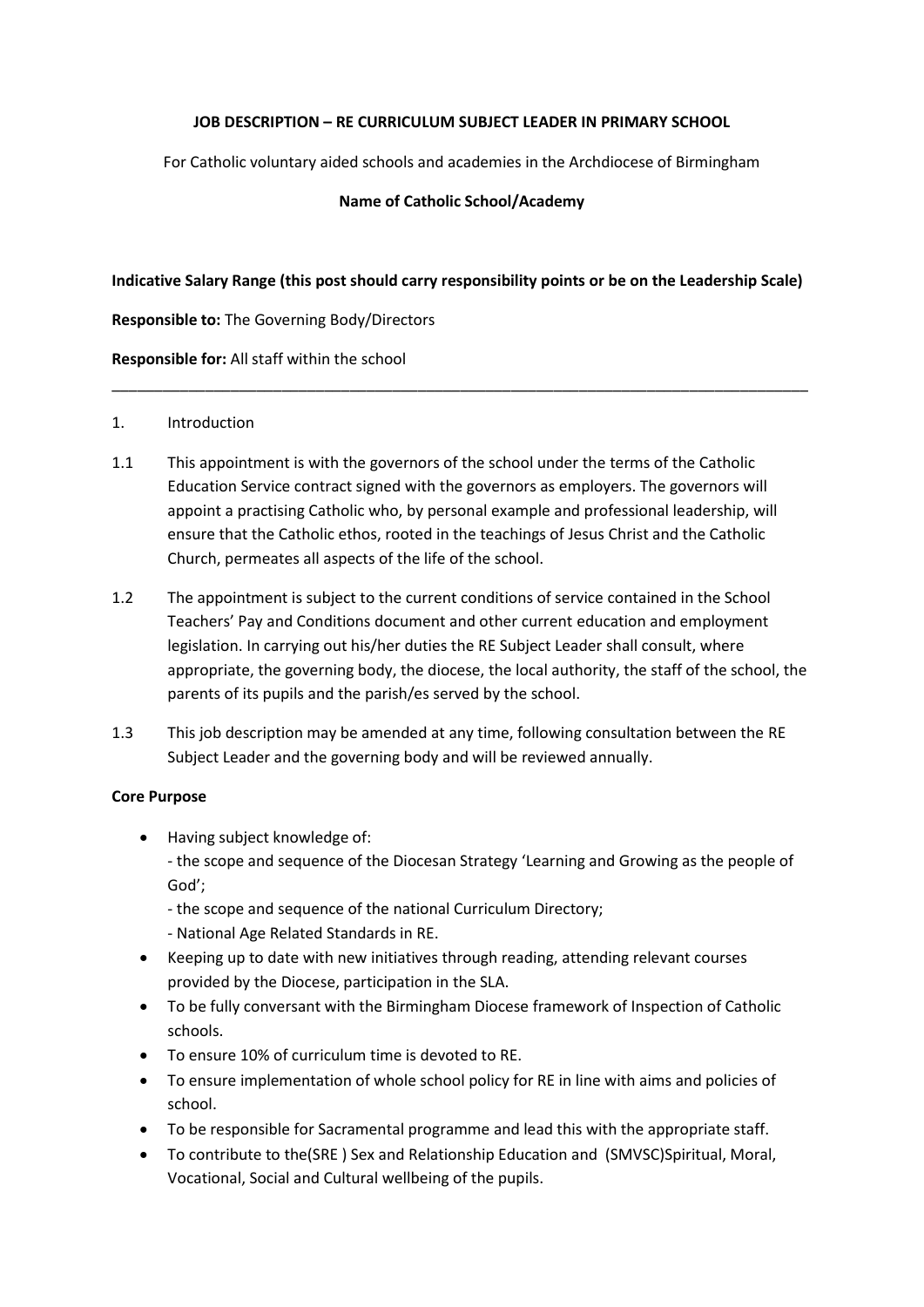- Effectively monitor school spend and physical resources to ensure that the RE Curriculum is funded in line with other core subjects.
- Provide induction/continual professional development and bespoke training to meet the needs of all staff regarding RE.
- To be a Leader within the school acting as a role model of best practice to colleagues; undertaking duties, attending school events and representing the school in a professional capacity across the Diocese and other partnerships.
- Along with the Headteacher and the Senior Leadership Team, be the beacon of representation in the core values of our school.
- Report to SLT and Governors termly.

## **Strategic Direction and Development**

- Develop and ensure implementation of a whole-school policy for RE in line with the aims and policies of the school.
- Produce short, medium and long-term plans to develop RE in relation to:
	- resources;
	- staff professional development requirements;
	- the aims of the school, and its policies and practices and ensure this is integrated into the school development plan;
	- Annually review the action plan for RE.
- Providing evaluative evidence and information for Section 48 SEF.
- Analysing evaluation about teaching and learning of RE.
- Link with governor who is responsible for RE.
- Use Diocesan, national and local and school management data effectively to monitor standards of achievement across the school in RE.
- Report to Governor meetings where appropriate.
- Be fully involved in the extracurricular life of the school in relation to high quality Religious Education experiences, e.g. charity work, residential trip, retreats.

# **Teaching and Learning**

- Oversee curriculum coverage, continuity and progression in RE throughout the school and ensure it is meeting Diocesan requirements.
- Provide model lessons, model planning and assessment.
- Provide clear guideline of expectations by means of policy and schemes of work.
- Support and guide colleagues to select the most appropriate teaching and learning methods and resources to ensure Catholic life is experienced in all curriculum areas.
- Evaluate teaching and learning by rigorous monitoring by:
	- Observation;
	- Learning walks;
	- Book scrutiny;
	- Data analysis of assessment;
	- Pupil, staff, SLT and parent interviews;
	- External verification.